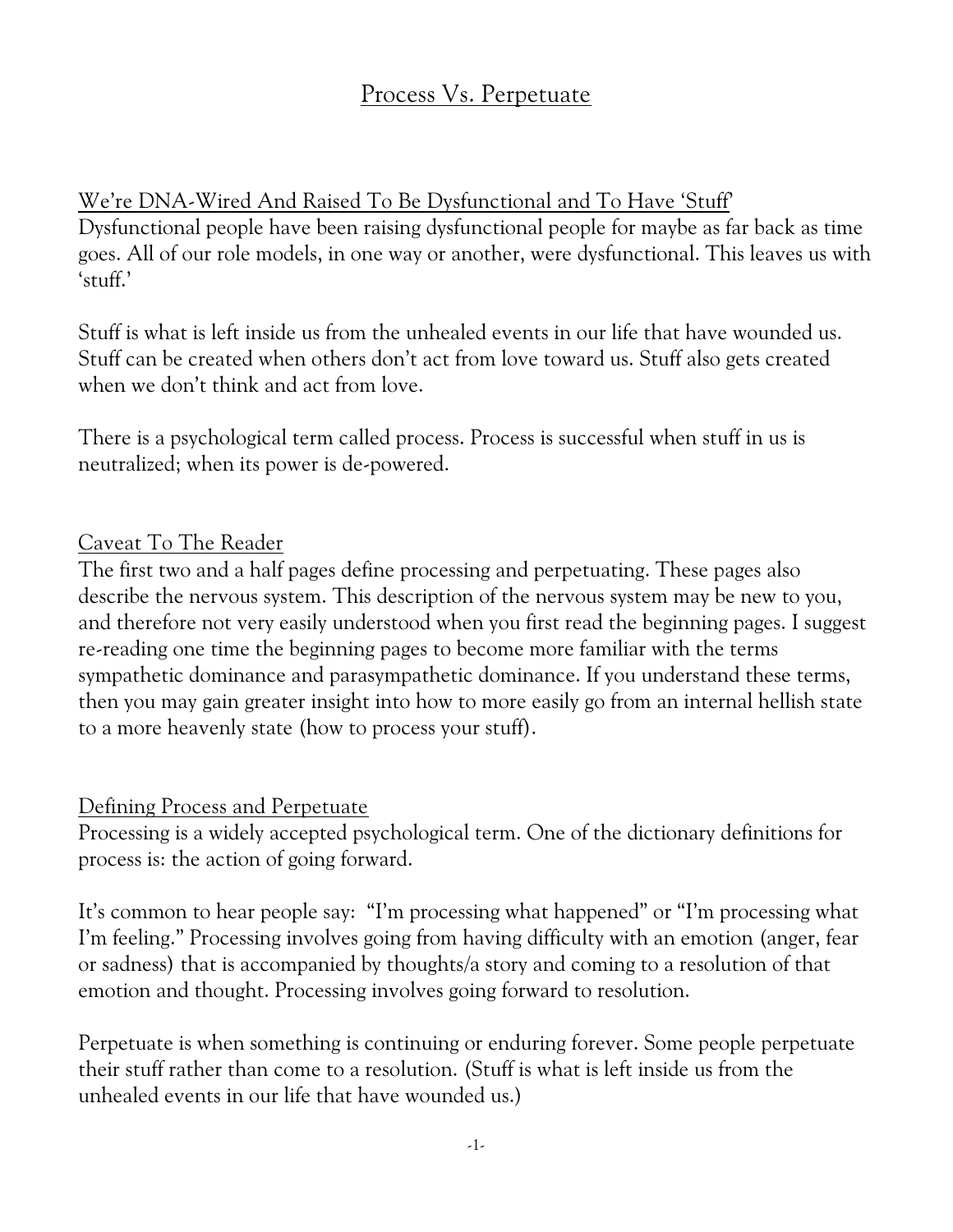## Process and Perpetuate During Group Work

I've watched through the years of group work with Charles the people who were processing (going forward to resolution). Other people were perpetuating their stuff to go on and on and on.

Both the people who processed and the people who perpetuated were very uncomfortable when they began sharing. With the people who perpetuated, it was obvious to Charles and to almost everyone in the room that the person was perpetuating-reinforcing their stuff rather than going forward to resolution (processing).

This is one of the beautiful experiences of group work. You can see something in another person very clearly because it's not happening to you. You're far enough away to have a clear perspective.

## Perpetuating and Not Processing

*There was always, always, always one thing in common with every person who was perpetuating – they were listening to their thoughts*. They could be listening to their thoughts and believing their thoughts. They could be listening and trying to find a solution. They could be listening and be at war with the thoughts. They were always listening to and interacting with their thoughts.

# Sympathetic Dominance, Parasympathetic Dominance and Processing

*There is a neurological (physical) way to explain processing. Processing is going from a sympathetic dominant state to a parasympathetic dominant state*. Our nervous system has two different parts: the sympathetic part and the parasympathetic part.

*The sympathetic part is the fight, flight or freeze part of the nervous system. It's the agitated and irritated part of our nervous system.* 

*The parasympathetic part of our nervous system is the calm, centered and relaxed part of our nervous system*.

When we're in an agitated fear, sadness or anger state (which is the state when there is something to process), we're in a sympathetic dominant state. *The key to processing, to actually going forward and releasing the agitation, anger, sadness or fear, is for our nervous system to go from this sympathetic dominant state to being in a parasympathetic dominant state*.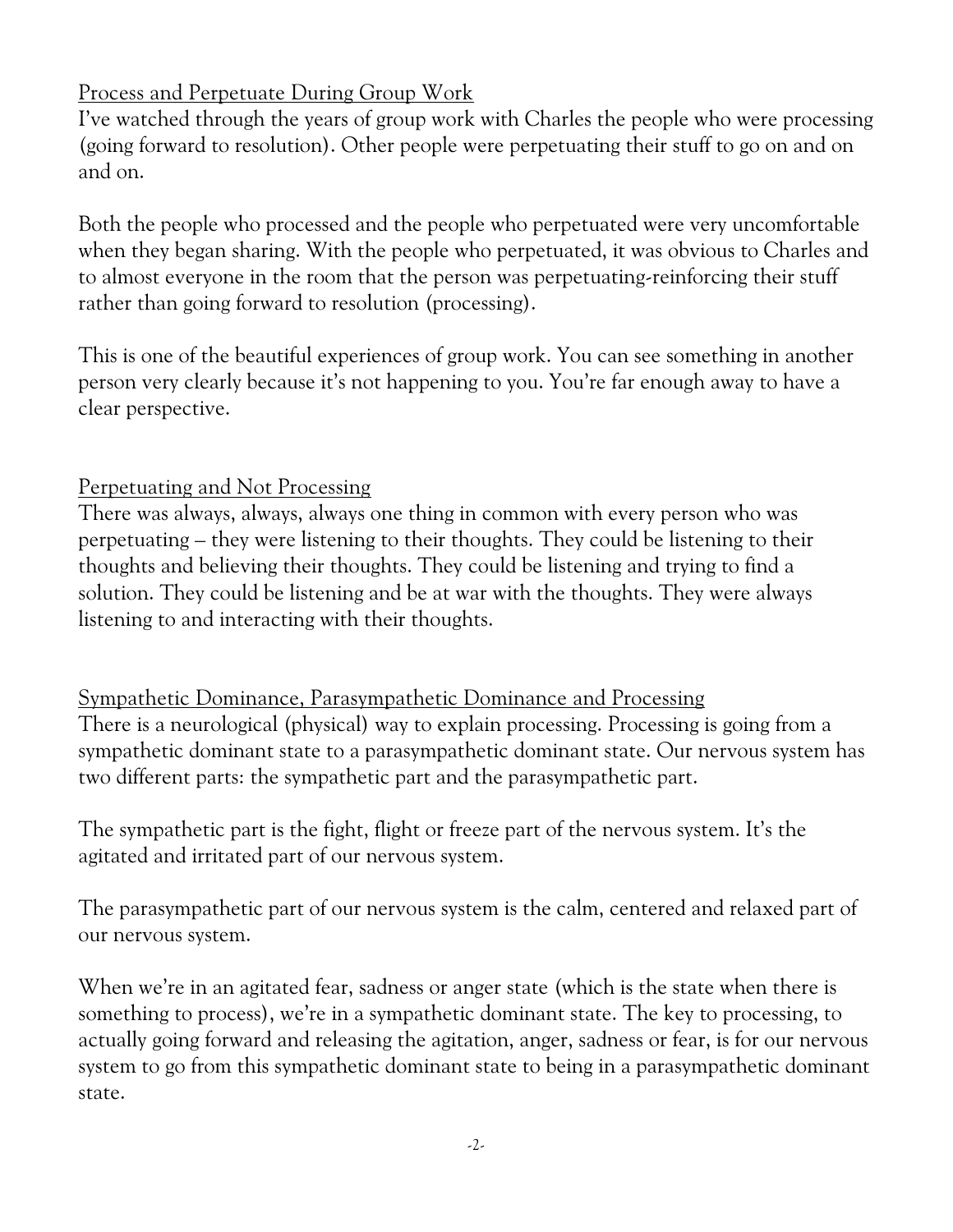When we listen to the thoughts of our mind and feel our emotions become more energized then we're reinforcing the sympathetic dominant state (perpetuating and not processing). There are four practices that are very helpful to process what binds us from being free. These four practices help us to go from the sympathetic dominant state to the parasympathetic dominant state.

We'll next re-visit perpetuating. Then the remainder of this article is about the four practices to help you process and not perpetuate.

#### More About Perpetuating

*When your thoughts are in the forefront, front and center, and you're in sympathetic dominance, then you're perpetuating and not processing. It's that simple*.

Sympathetic dominance is like the accelerator on your car. You press down on the accelerator and the car goes. Parasympathetic dominance is like the brakes. You press down on the brakes and the car slows down.

*When you're in sympathetic dominance, when the accelerator is petal to the metal, the mind wants to be in control. The hardest thing to do when you're in sympathetic dominance is for the thoughts of your mind to slow down or to go into the background*.

A lot is being asked of you for you to be more passive to your thoughts when you're in the grip of sympathetic dominance. The remainder of this article is about four practices to help your mind to be more calm (to be more in parasympathetic dominance).

The First Practice - Stay With The Uncomfortable Sensations In The Body This first practice will ground you. Your body can be uncomfortable in many ways when you're in sympathetic dominance. There can be so much energy in your body that you feel the need to move or shake your body. You also may want to cry or scream to help release the energy in your body. Parts of your body may also feel deadened or heavy.

This heightened energy that is exciting the body is also exciting the emotions and the thoughts. This heightened energy is physically being sustained by the release of adrenalin and cortisol. Once adrenalin is released, it's going to continue to stimulate the body, emotions and mind for many minutes. Adrenalin is released during a time of sympathetic dominance.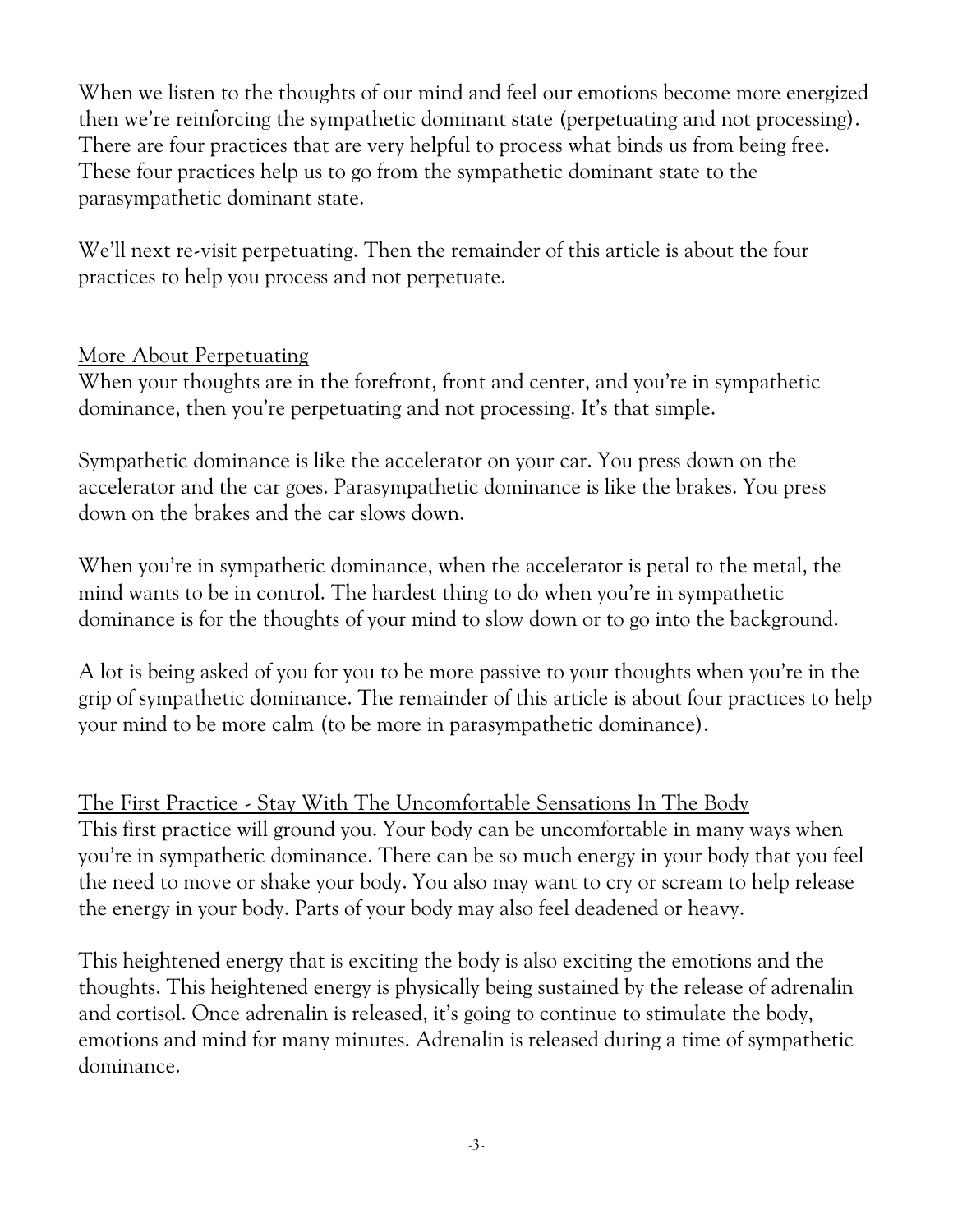To help bring your body to parasympathetic dominance, can you have a gentle attention to any extra energized place or any deadened place in your body? Is there any movement, relaxing, making of sound or releasing of emotion that you can do to help lessen the adrenalin-fueled tension, agitation or deadening in your body that is in response to the sympathetic dominance?

With this gentle attention on your body allow the emotional feelings and the mental thoughts to be as they are. If your body can release the excessive or stuck energy, then you're truly processing (moving forward by releasing what binds you).

#### The Second Practice - Breathe Into Your Belly

Previous papers have been written about the importance of your abdomen going out when you inhale and your abdomen going in when you exhale. The more your belly moves, the more your diaphragm moves. If your diaphragm is minimally moving, you're activating the sympathetic part of your nervous system; thereby reinforcing the sympathetic dominance.

As your diaphragm moves, you're slowly shifting from sympathetic dominance to parasympathetic dominance. If you miss utilizing this point of diaphragmatic breathing, you'll be extending the time of sympathetic dominance. (There is a footnote at the end of this article with links to previous articles about abdominal-diaphragmatic breathing).

## About Emotions – Prelude To The Third Practice

I like the simplicity that there are three basic emotions – mad, sad and glad.

Mad and sad (both are states of agitation) are emotions associated with the sympathetic nervous system. (The sympathetic nervous system is associated with being agitated.) A partial list of sympathetic emotions (mad and sad) are anger, rage, hatred, fear, shame, anxiety, jealousy and envy.

Glad is associated with the parasympathetic nervous system. (The parasympathetic nervous system is associated with being calm, centered and relaxed.) A partial list of parasympathetic emotions (glad) are happiness, contentment and joy.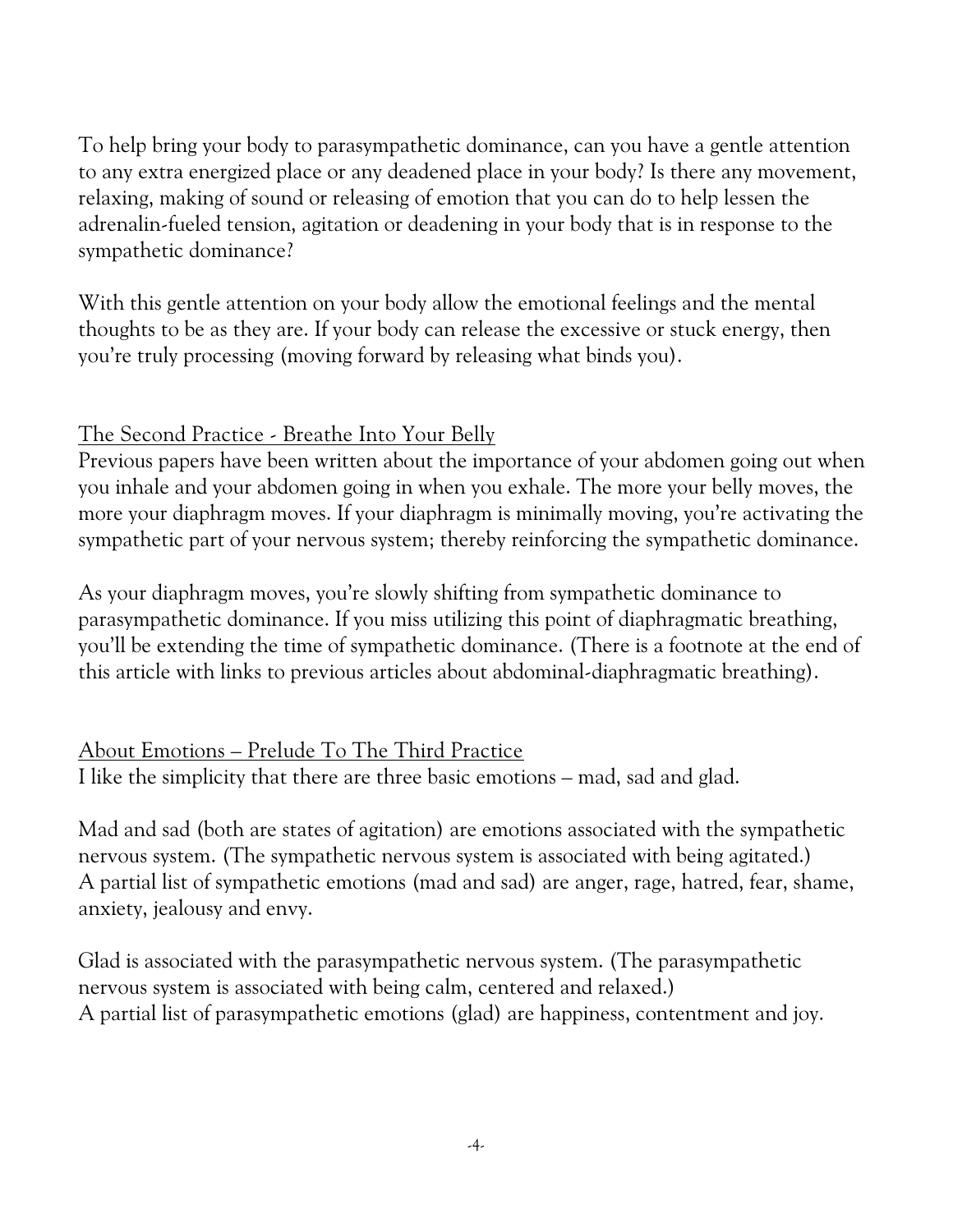## The Third Practice - Stay With The Uncomfortable Emotional Feelings

For the purpose of this section, we're going to focus on the two sympathetic emotions; on mad and sad. Glad is not an emotion that needs to be processed.

Reflect for a moment on when you felt mad or sad. Can you feel just mad or sad without the mind adding thoughts? Can you be with just feeling mad or sad?

If you can stay with mad or sad, and feel these emotions with no or with little storythoughts from the mind, then the emotions will process and not perpetuate. When story is added in, then these emotions can intensify and become stronger and be perpetuated (go on and on and on). It's very hard to not 'buy into' and respond with more thoughts when you're feeling mad or sad.

You can use the first two practices of coming back to feeling your body tension, agitation or heaviness and breathing into your belly to help you stay with the emotions of mad and sad.

If you can stay with these three practices, your mind will have a much greater ability to become more calm because both your body and your emotions are going from sympathetic dominance (agitated, irritated or upset) to parasympathetic dominance (calm and relaxed).

The Fourth Practice - As Your Mind Talks, Listen With More Detachment Your mind will talk. It's as okay for your mind to talk as it is for your heart to pump blood and for your stomach to digest food. Please know that your mind is doing its job. Don't make the thoughts in your mind an enemy.

The mind is in sympathetic dominance when you're in the midst of a process. I suggest not trying to do anything about the thoughts that are coming through. Let them come.

The mechanism of the mind to keep producing thoughts is very strong when you're in sympathetic dominance. You may engage the thoughts for positive reasons: "I want to understand what went on" or "I want to come up with a solution." These positive reasons are engaging your mind to think more. The more that you engage the thoughts, the more that you will energize the thoughts and bring yourself further into sympathetic dominance.

*Once the shift happens from sympathetic dominance to parasympathetic dominance, then that's the time when thought and words becomes productive. We cannot 'think straight' when we're in sympathetic dominance*.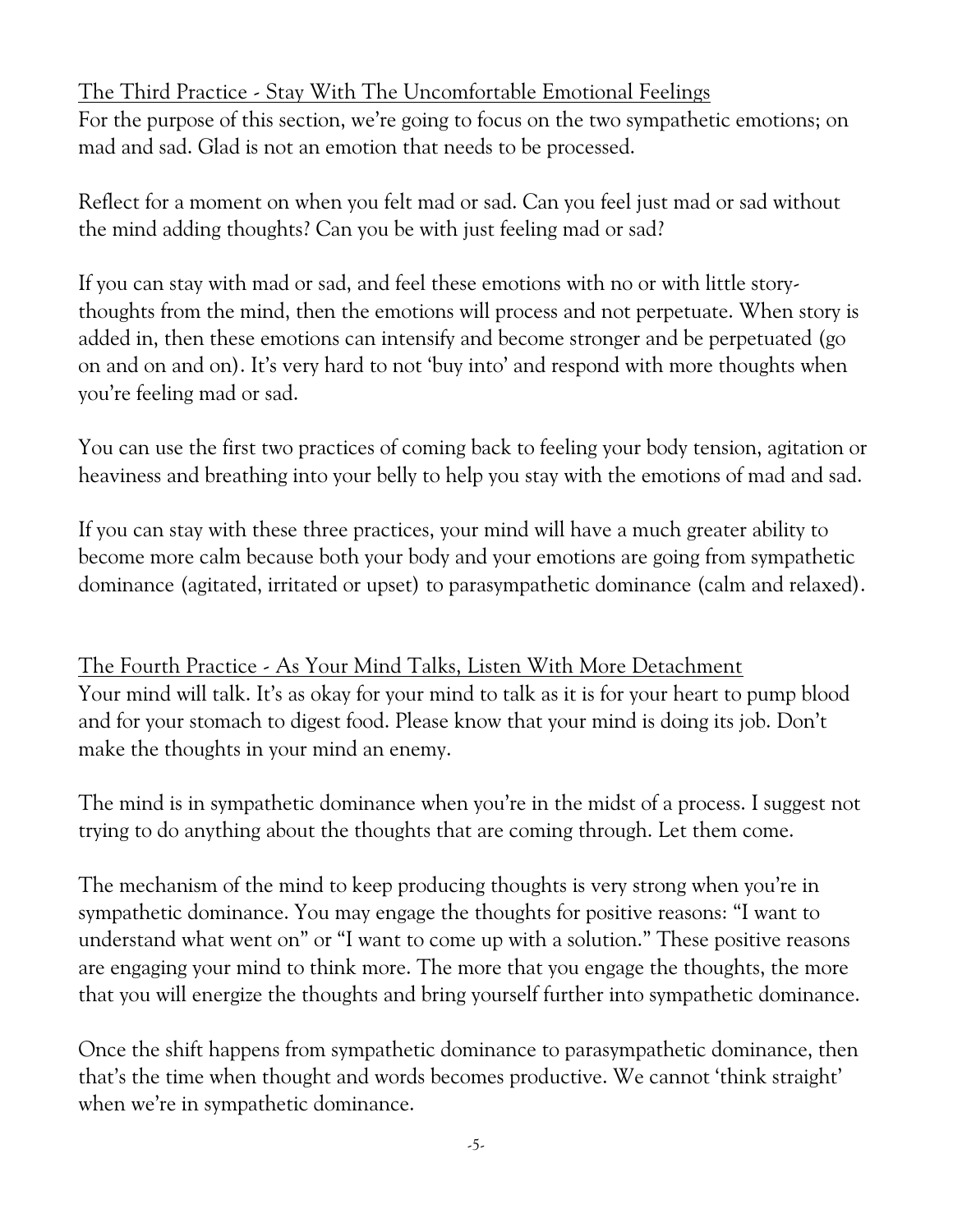Each person reading this article has experienced many times when they've said something when they were in sympathetic dominance (in strong feelings of mad or sad). How many times has that turned out well? How many times has more hurt been perpetuated by speaking or acting from sympathetic dominance?

If our thoughts and words can wait until we're again in parasympathetic dominance, our life would be so much better and our love would flow so much more toward ourselves and toward those who we love.

We cannot stop thought. We don't have to act from thought. We also don't have to believe thought. We can wait. We can wait for our body to release the excessive adrenalinfueled disturbance. We can be with the mad or sad emotions with kindness and compassion; as we would if we were holding a child who was feeling very mad or sad. Then, when things settle down, thought becomes very helpful and revealing.

#### Final Remarks

As you use these four practices, your time of shifting from hell to more heaven will happen faster and easier (though not necessarily as fast or as easy as you'd like). [Pema Chödrön](https://pemachodronfoundation.org/) says that the same feelings and thoughts can still arise in her, though after decades of practicing being friendly to her body, emotions and thoughts, the uncomfortableness now passes very quickly.

This is the possibility for each of us; to live in less reactivity (less sympathetic dominance) and to live in more love (more parasympathetic dominance).

May you live in kindness.

#### Footnotes:

The next article written Letting Go and Coming Back continues along the line of thought in this article. [Click here](http://www.petachenko.com/Letting%20Go%20and%20Coming%20Back.pdf) to read Letting Go and Coming Back.

Previous articles about abdominal-diaphragmatic breathing are: [Click here](http://www.petachenko.com/Breathe%20and%20Relax.pdf) to read a seven page article titled the article Breathe and Relax. Other previous articles, with the specific pages referring to abdominal breathing, are